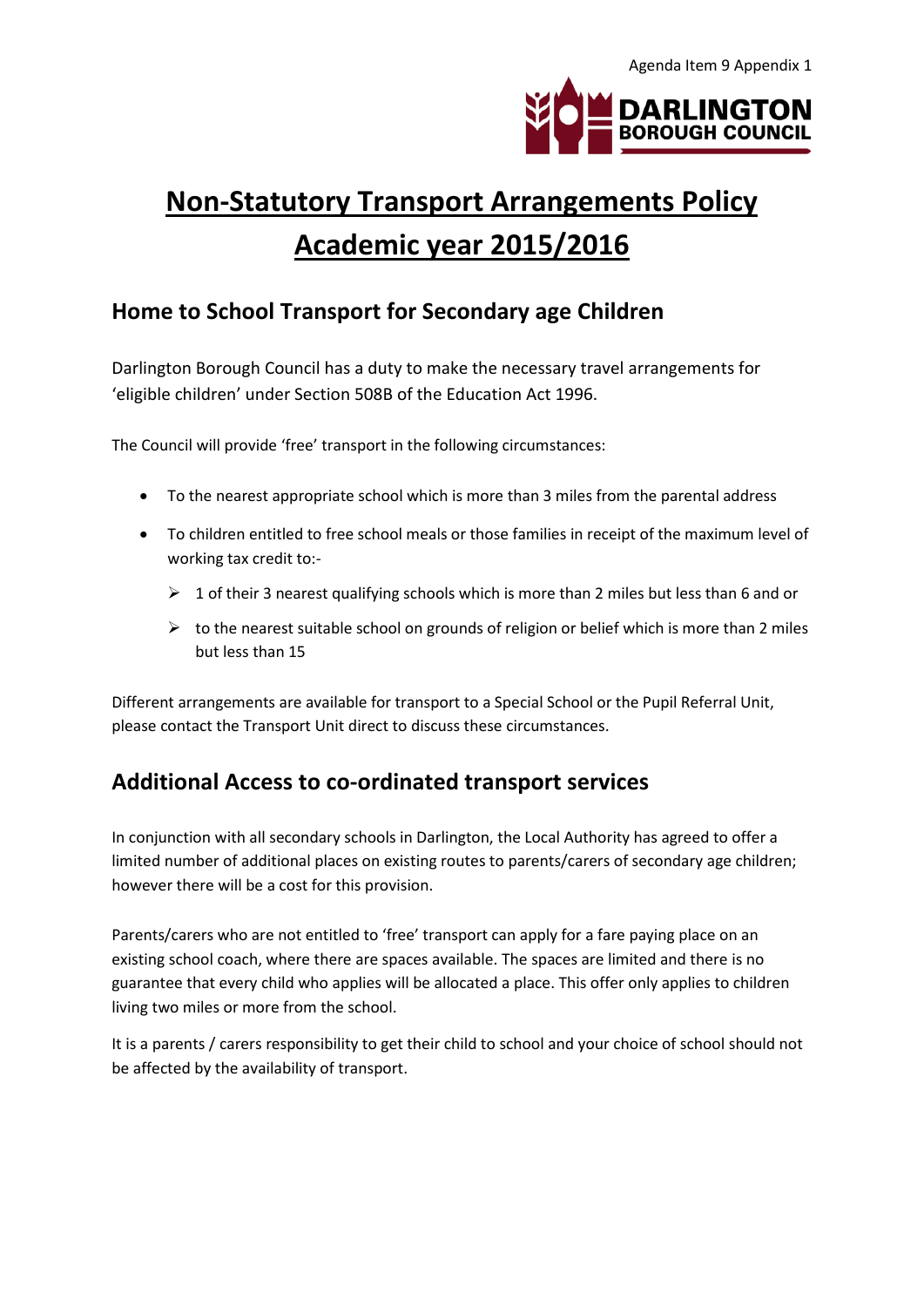#### **Charging Policy**

Families will be charged a maximum of £1.75 per day. If a family has more than one child that obtains a place on a coach, the eldest child will be charged £1.75 then there will be a reduction of 10% (£1.35) for the first sibling and a reduction of 20% (£1.20) for each sibling after that. The charge will be in place for the whole of the academic year. There will be no reductions for sickness absence, holiday absence, exclusion etc.

If a child no longer requires the seat on the coach the parent must inform the Local Authority of their decision and must return the bus pass to the Authority in order that a refund can be calculated from the date of receipt of the pass itself.

#### **Allocation of places**

The Local Authority will not consider providing additional routes, diversions to existing routes or increase the capacity of a coach to meet an increased demand, unless there are cost effective reasons for doing so. All decisions to provide an additional service will be taken in consultation with Head Teachers.

Places on the school coaches will be allocated as follows:

Non-Statutory places will first be allocated to the pupils who currently use home to school transport on a non-statutory basis, and then places will be issued to any new starters or mid-year transfers.

Once pupils are allocated to a route they will all be treated equally regardless of year group.

The calculated distance is measured from the front door of the home address (including flats) to the main school gate, by the shortest walking route. This will be based on the home address of the child where they reside for the majority of the time (where there is shared care the decision will be based on the parent that receives the child benefit). To remain consistent the Authority uses a Geographical Information System to measure all distances. The Authority's priority when measuring a route is to identify the shortest route judged to be safe (safe is lit at regular intervals, paved/tarmaced). The Local Authority accepts there may be exceptions and will treat each case on its merits.

The Authority will decide which route your child should be allocated; thereafter places will be determined on a furthest distance from the school basis. I.e. if there are two children applying for the same route we will allocate the route to the pupil who lives furthest from the school within the route area. No consideration will be given to childcare arrangements, or drop offs due to location of parents workplace.

If your child is successful in obtaining a place on the transport we will attempt to enable your child to access transport for the full five years of their secondary education. However, this cannot be guaranteed as circumstances may change at any time. This transport will be known as non-statutory transport.

Allocations will be made prior to the commencement of the academic year. The application form will stipulate a date by which forms must be returned to the local authority for processing. Any applications made after this date, will be treated as late and they will be accommodated after all of the applications that were received by the deadline, this includes any renewing pupils. Any